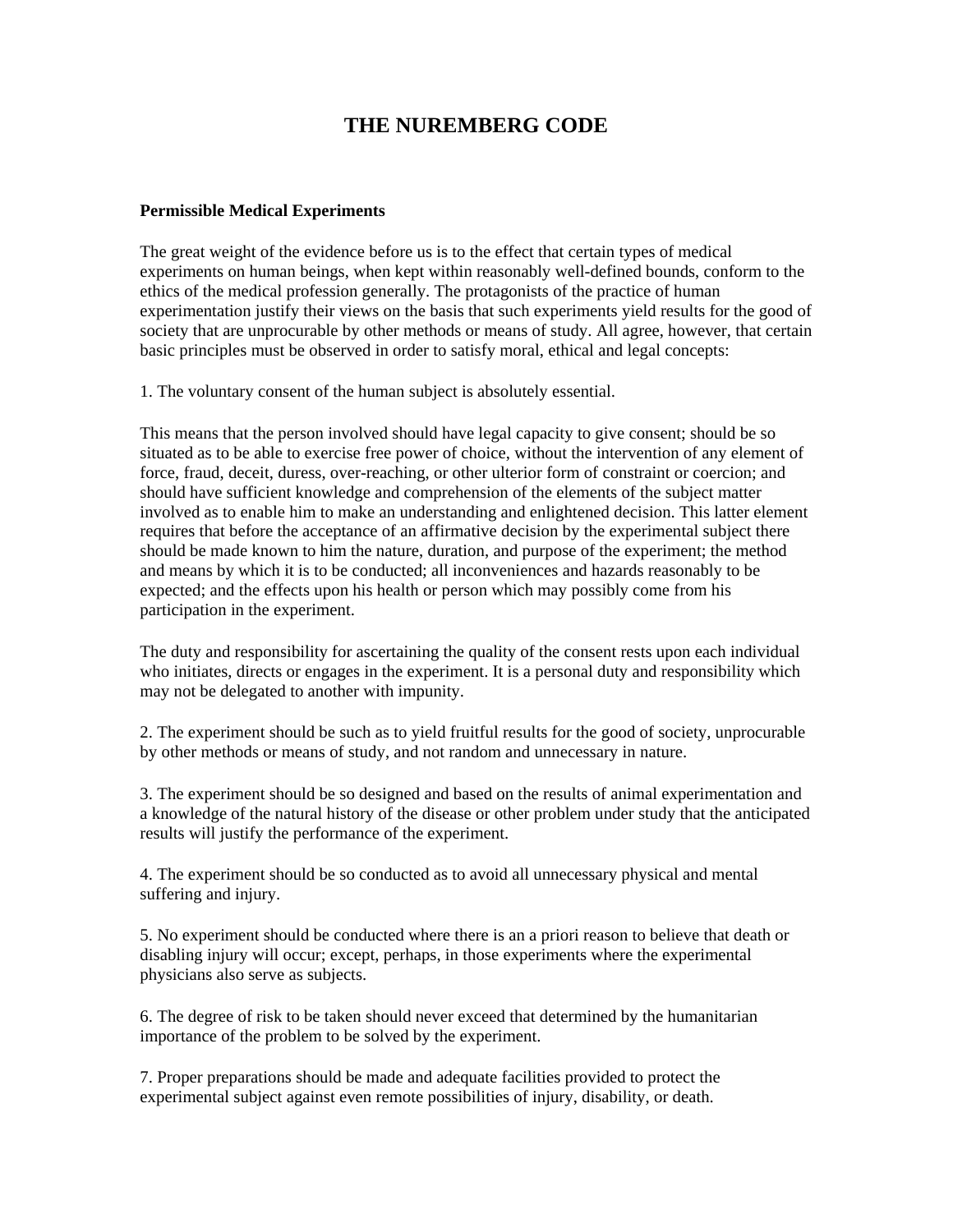8. The experiment should be conducted only by scientifically qualified persons. The highest degree of skill and care should be required through all stages of the experiment of those who conduct or engage in the experiment.

9. During the course of the experiment the human subject should be at liberty to bring the experiment to an end if he has reached the physical or mental state where continuation of the experiment seems to him to be impossible.

10. During the course of the experiment the scientist in charge must be prepared to terminate the experiment at any stage, if he has probably cause to believe, in the exercise of the good faith, superior skill and careful judgment required of him that a continuation of the experiment is likely to result in injury, disability, or death to the experimental subject.

Of the ten principles which have been enumerated our judicial concern, of course, is with those requirements which are purely legal in nature — or which at least are so clearly related to matters legal that they assist us in determining criminal culpability and punishment. To go beyond that point would lead us into a field that would be beyond our sphere of competence. However, the point need not be labored. We find from the evidence that in the medical experiments which have been proved, these ten principles were much more frequently honored in their breach than in their observance. Many of the concentration camp inmates who were the victims of these atrocities were citizens of countries other than the German Reich. They were non-German nationals, including Jews and "asocial persons", both prisoners of war and civilians, who had been imprisoned and forced to submit to these tortures and barbarities without so much as a semblance of trial. In every single instance appearing in the record, subjects were used who did not consent to the experiments; indeed, as to some of the experiments, it is not even contended by the defendants that the subjects occupied the status of volunteers. In no case was the experimental subject at liberty of his own free choice to withdraw from any experiment. In many cases experiments were performed by unqualified persons; were conducted at random for no adequate scientific reason, and under revolting physical conditions. All of the experiments were conducted with unnecessary suffering and injury and but very little, if any, precautions were taken to protect or safeguard the human subjects from the possibilities of injury, disability, or death. In every one of the experiments the subjects experienced extreme pain or torture, and in most of them they suffered permanent injury, mutilation, or death, either as a direct result of the experiments or because of lack of adequate follow-up care.

Obviously all of these experiments involving brutalities, tortures, disabling injury, and death were performed in complete disregard of international conventions, the laws and customs of war, the general principles of criminal law as derived from the criminal laws of all civilized nations, and Control Council Law No. 10. Manifestly human experiments under such conditions are contrary to "the principles of the law of nations as they result from the usages established among civilized peoples, from the laws of humanity, and from the dictates of public conscience."

Whether any of the defendants in the dock are guilty of these atrocities is, of course, another question Under the Anglo-Saxon system of jurisprudence every defendant in a criminal case is presumed to be innocent of an offense charged until the prosecution, by competent, credible proof, has shown his guilt to the exclusion of every reasonable doubt. And this presumption abides with the defendant through each stage of his trial until such degree of proof has been adduced. A "reasonable doubt" as the name implies is one conformable to reason — a doubt which a reasonable man would entertain. Stated differently, it is that state of a case which, after a full and complete comparison and consideration of all the evidence, would leave an unbiased,